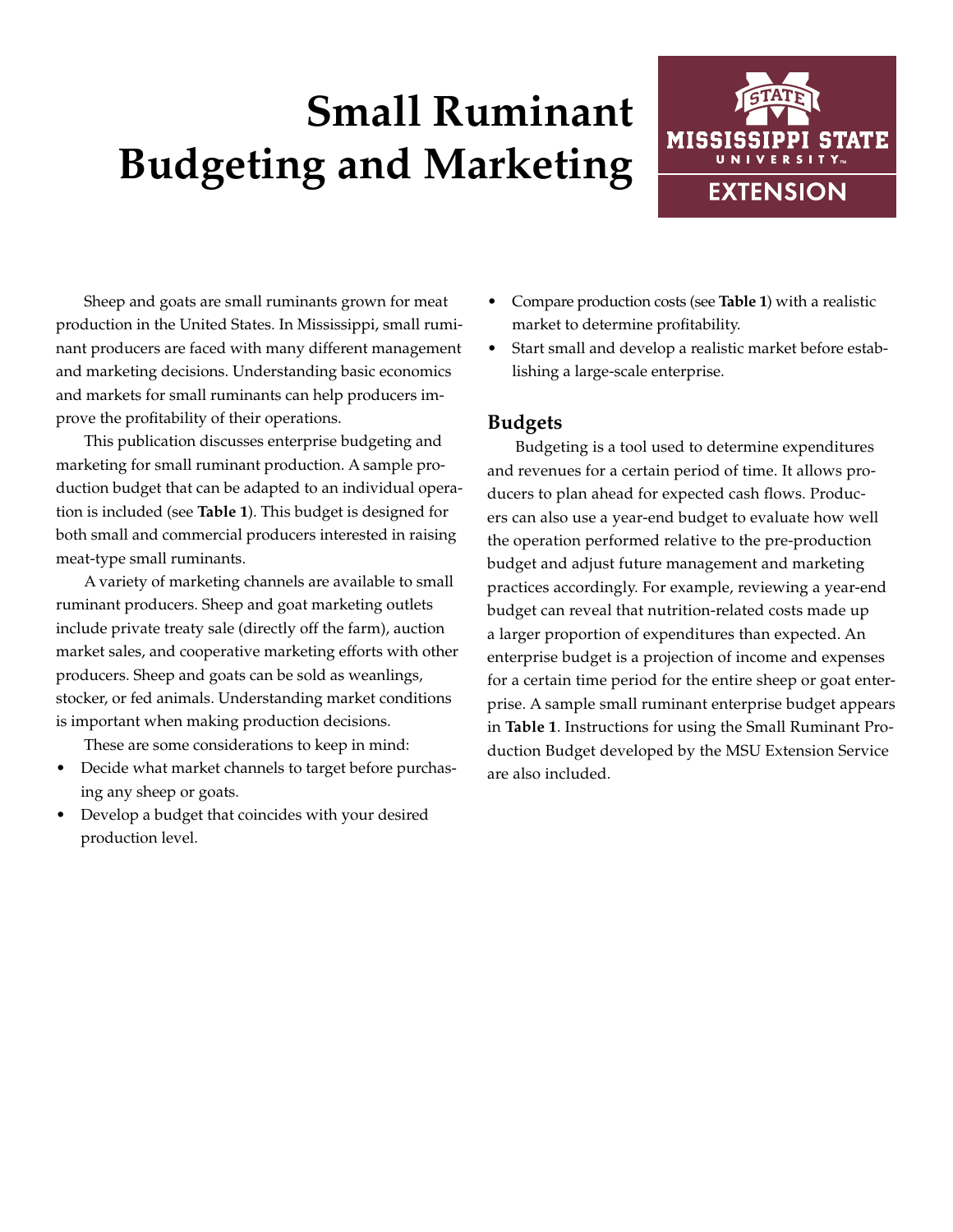| Table 1. Estimated annual income and expenses, typical small ruminant operation in Mississippi.* |      |             |          |                                  |                             |                        |                  |
|--------------------------------------------------------------------------------------------------|------|-------------|----------|----------------------------------|-----------------------------|------------------------|------------------|
|                                                                                                  | Head | <b>Unit</b> | Quantity | <b>Price or Cost</b><br>per Unit | <b>Total Value/</b><br>Cost | Value/Cost<br>per Head | <b>Your Farm</b> |
| <b>INCOME</b>                                                                                    |      |             |          |                                  |                             |                        |                  |
| Market kids per year                                                                             | 29   | pounds      | 2,016.0  | \$2.00                           | \$4,032.00                  | \$161.28               |                  |
| Cull does per year                                                                               | 3    | pounds      | 300.0    | \$1.00                           | \$300.00                    | \$12.00                |                  |
| <b>GROSS INCOME</b>                                                                              |      |             |          |                                  | \$4,332.00                  | \$173.28               |                  |
| <b>DIRECT EXPENSES</b>                                                                           |      |             |          |                                  |                             |                        |                  |
| Pasture Cost                                                                                     |      | acres       | 5.0      | \$144.83                         | \$724.16                    | \$28.97                |                  |
| Supplemental Feed (does)                                                                         |      | pounds      | 1,250.0  | \$0.30                           | \$375.00                    | \$15.00                |                  |
| Creep Feed (kids)                                                                                |      | pounds      | 864.0    | \$0.30                           | \$259.20                    | \$10.37                |                  |
| Hay                                                                                              |      | round bales | 6.2      | \$50.00                          | \$312.50                    | \$12.50                |                  |
| Salt and Mineral                                                                                 |      | pounds      | 50.0     | \$0.56                           | \$28.00                     | \$1.12                 |                  |
| Vet and Medicine                                                                                 |      | head        | 26.0     | \$6.00                           | \$156.00                    | \$6.24                 |                  |
| Deworming                                                                                        |      |             |          |                                  |                             |                        |                  |
| breeding stock                                                                                   |      | doses       | 52.0     | \$1.00                           | \$52.00                     | \$2.08                 |                  |
| kids                                                                                             |      | doses       | 114.0    | \$0.25                           | \$28.50                     | \$1.14                 |                  |
| Vaccinations                                                                                     |      |             |          |                                  |                             |                        |                  |
| breeding stock                                                                                   |      | doses       | 52.0     | \$0.55                           | \$28.60                     | \$1.14                 |                  |
| kids                                                                                             |      | doses       | 76.0     | \$0.60                           | \$45.60                     | \$1.82                 |                  |
| <b>Hired Labor</b>                                                                               |      | hours       | 12.5     | \$10.00                          | \$125.00                    | \$5.00                 |                  |
| Miscellaneous Supplies                                                                           |      | head        | 25.0     | \$1.50                           | \$37.50                     | \$1.50                 |                  |
| <b>Marketing Expenses</b>                                                                        |      | head        | 32       | \$4.00                           | \$127.20                    | \$5.09                 |                  |
| Land Rent                                                                                        |      | acre        | $\circ$  | \$30.00                          | \$0.00                      | \$0.00                 |                  |
| <b>Buck Maintenance Expense</b>                                                                  |      | head        | 1.0      | \$42.50                          | \$42.50                     | \$1.70                 |                  |
| Repair and Maintenance<br>(Buildings/Equipment)                                                  |      | dollars     |          |                                  | \$70.11                     | \$2.80                 |                  |
| Vehicle Fuel and Oil                                                                             |      | dollars     |          |                                  | \$215.71                    | \$8.63                 |                  |
| <b>Buck Replacement</b>                                                                          |      | head        | 0.3      | \$250.00                         | \$83.33                     | \$3.33                 |                  |
| Doe Replacement                                                                                  |      | head        | 0.0      | \$125.00                         | \$0.00                      | \$0.00                 |                  |
| <b>Annual Financing Expenses</b>                                                                 |      | percent     | 6.0%     | \$0.00                           | \$0.00                      | \$0.00                 |                  |
| TOTAL DIRECT EXPENSES                                                                            |      |             |          |                                  | \$2,710.92                  | \$108.44               |                  |
| RETURN OVER DIRECT EXPENSES                                                                      |      |             |          |                                  | \$1,621.08                  | \$64.84                |                  |
| <b>FIXED EXPENSES</b>                                                                            |      |             |          |                                  |                             |                        |                  |
| General Overhead                                                                                 |      | head        | 25       | \$1.25                           | \$31.25                     | \$1.25                 |                  |
| Interest on Breeding Stock                                                                       |      | percent     | 6.0%     | \$3,375.00                       | \$202.50                    | \$8.10                 |                  |
| Interest on Buildings and Equipment                                                              |      | percent     | 6.0%     | \$3,595.00                       | \$59.10                     | \$2.36                 |                  |
| Depreciation                                                                                     |      | dollars     |          |                                  | \$193.13                    | \$7.73                 |                  |
| Taxes and Insurance                                                                              |      | dollars     |          |                                  | \$62.91                     | \$2.52                 |                  |
| <b>TOTAL FIXED EXPENSES</b>                                                                      |      |             |          |                                  | \$548.88                    | \$21.96                |                  |
| <b>TOTAL SPECIFIED EXPENSES</b>                                                                  |      |             |          |                                  | \$3,259.80                  | \$130.39               |                  |
| RETURN OVER TOTAL SPECIFIED EXPENSES                                                             |      |             |          |                                  | \$1,072.20                  | \$42.89                |                  |

\*This budget will work for both goats and sheep. For sheep enterprises, consider Doe=Ewe, Buck=Ram, Kid=Lamb in all values.

Notes: This budget is for planning purposes. Use it only as a guide. Use the Your Farm column to adjust these figures to fit your operation.

Expense items are based on the production parameters specified in the Small Ruminant Production Budget available at http://extension.msstate.edu/ content/small-ruminant-budget-excel-file.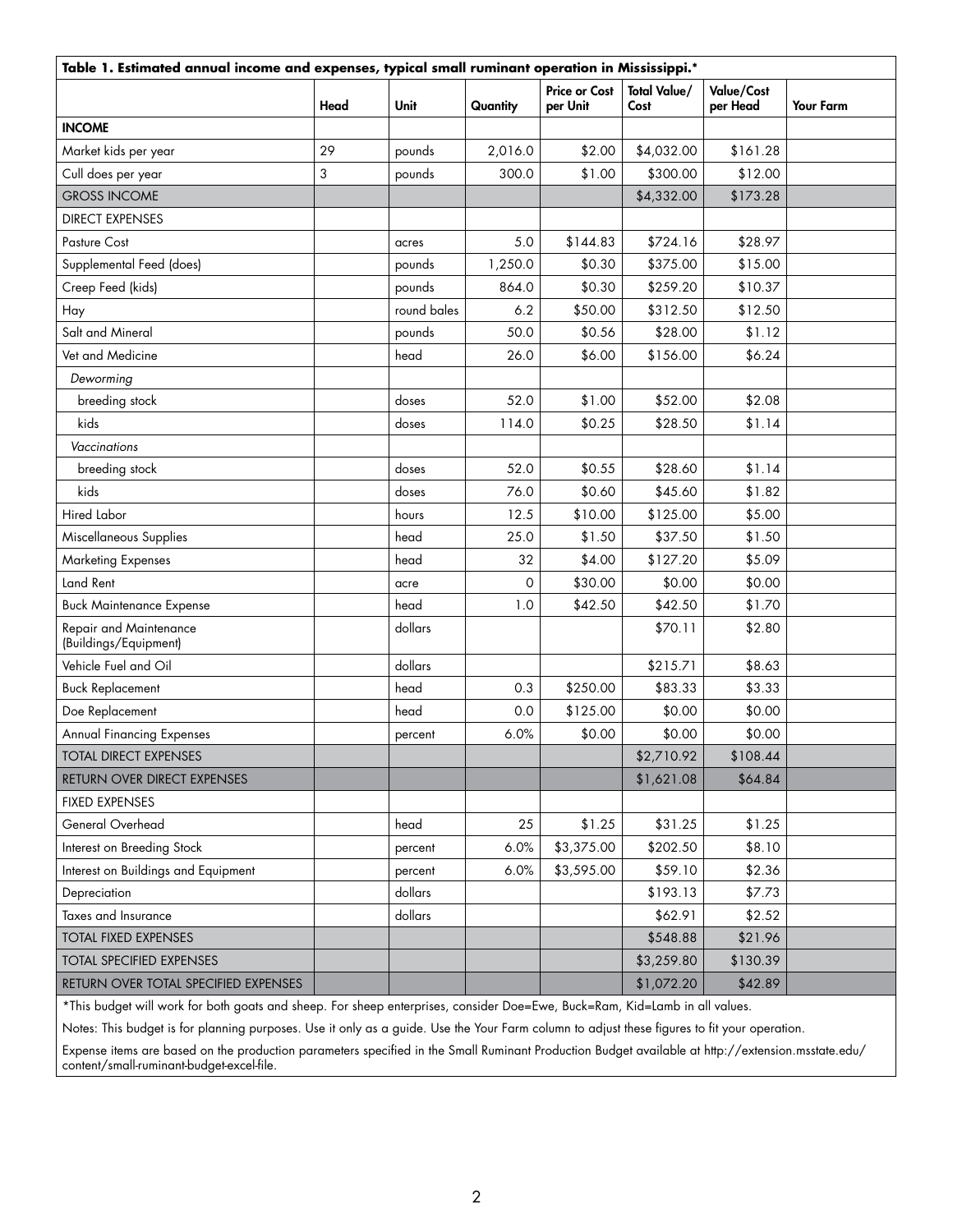#### **Marketing**

Commodities that are not able to be stored and have lengthy production cycles often have prices that follow a pattern throughout the year. This is referred to as a seasonal trend. **Figure 1** shows the historical price index for 60- to 80-pound No. 1 slaughter meat goat kids in San Angelo, Texas. (No historical prices are currently available for Mississippi, and San Angelo is the closest market with the most complete set of prices.) An index relates prices at a point in time to the annual average price, thus providing a point of reference for prices throughout the year. The first thing to notice from **Figure 1** is that prices are higher in the early weeks of the year (weeks 2 through 22, or roughly January through April). Prices then decline during the summer and early fall before increasing again from week 42 through the end of the year (around November and December). Prices are typically 10–15 percent above the annual average price in the spring and are typically 10 percent below the annual average in the summer.



Figure 1. Ten-year average price index of 60- to 80-pound No. 1 slaughter kids in San Angelo, Texas (2008-2017). Note: no observation is given for week 48 because no data was reported during the week of Thanksgiving.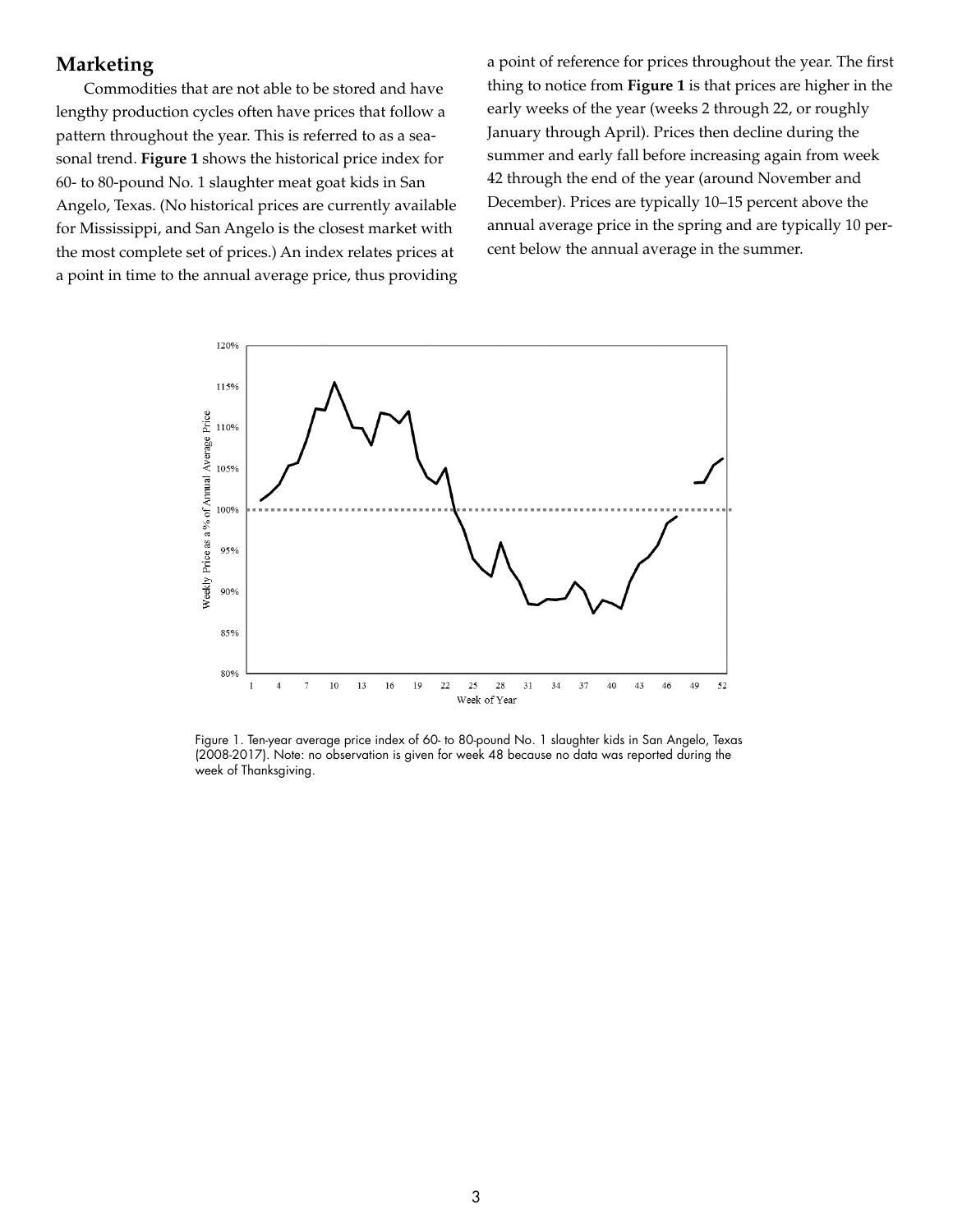**Figure 2** shows the historical price index for 60- to 90-pound slaughter lambs in San Angelo, Texas. The seasonal price behavior for lambs is similar to that of kids shown in Figure 1. Prices are generally higher during the first few months of a year than during the summer months.

**Table 2** provides the index values shown in Figures 1 and 2. These are the price index values for 60- to 80-pound meat goat kids and also 60 - to 90-pound lambs. These values are useful when trying to determine prices in the future since prices typically follow a similar pattern each year. If we know what the price is today, we can use the index values to forecast what the price might be in the future if we expect prices will follow the seasonal pattern. To calculate

an expected future cash price, use the price and index for the current date and the index for the date to be predicted. This is the formula:

Predicted price = (Current cash price / Current index value) x Index value for time of prediction

For example, with respect to a meat goat kid between 60 and 80 pounds, assume the current price at week 10 is \$1.50 per pound and you want to predict a price for week 25. To do this, use the index for week 10, 115.5 percent, and week 25, 94.0 percent. The predicted price using the formula above would be \$1.22 per pound:

(\$1.50 per pound / 115.5%) x 94.0% = \$1.22 per pound



Figure 2. Ten-year average price difference of 60- to 90-pound good and choice No. 1–2 slaughter lambs in San Angelo, Texas (2008–2017). Note: no observation is given for week 48 because no data was reported during the week of Thanksgiving.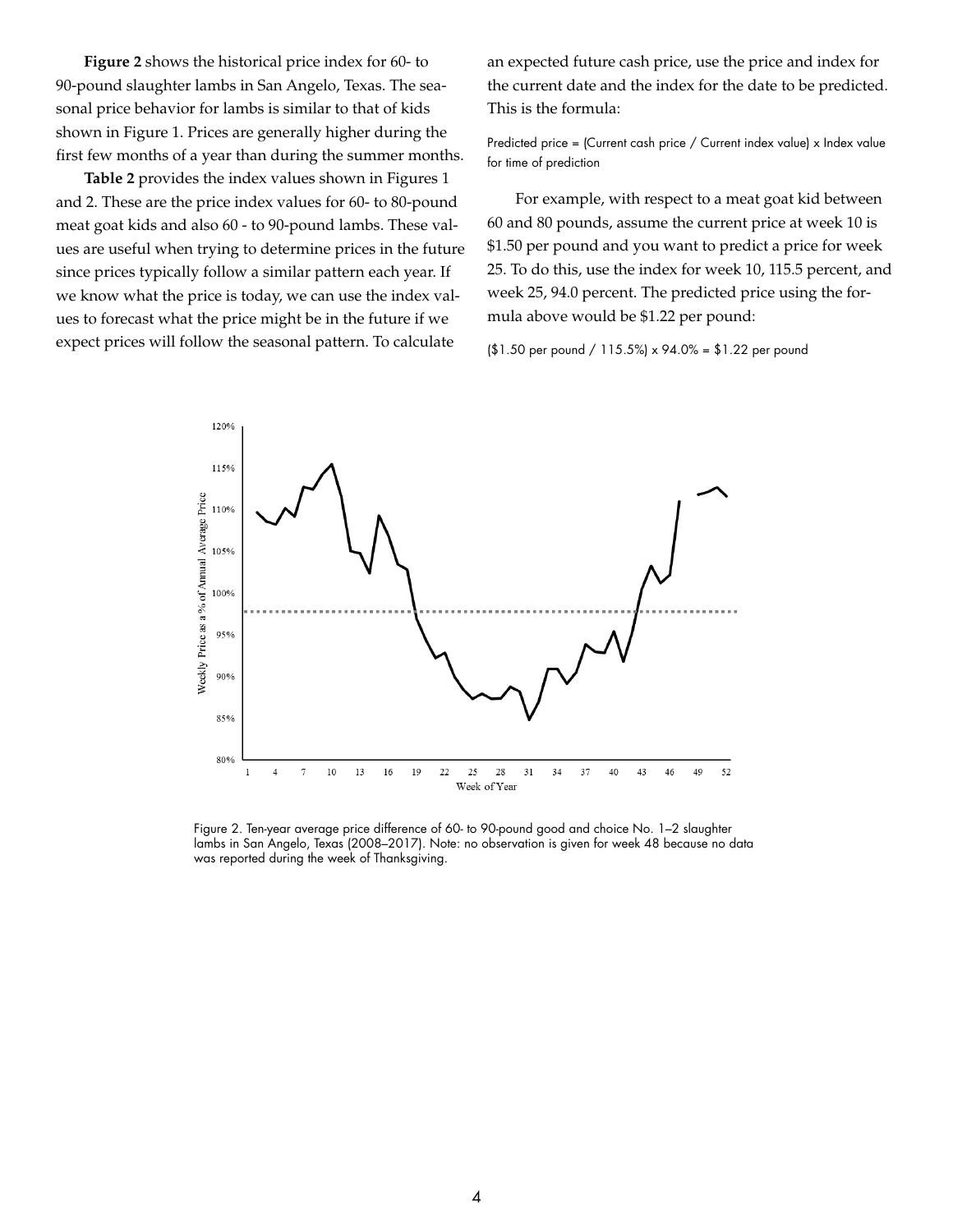| Table 2. Weekly kid and lamb price as a percent of annual average price (price index). |                                        |                                  |                  |                                          |                                         |
|----------------------------------------------------------------------------------------|----------------------------------------|----------------------------------|------------------|------------------------------------------|-----------------------------------------|
| Week of the Year                                                                       | 60- to 80-lb<br><b>Kid Price Index</b> | 60- to 90-lb<br>Lamb Price Index | Week of the Year | 60- to 80-lb<br><b>Kid Price Index</b>   | 60- to 90-lb<br><b>Lamb Price Index</b> |
| $\mathbf{2}$                                                                           | 101.2%                                 | 109.7%                           | 27               | 91.8%                                    | 87.4%                                   |
| $\mathbf 3$                                                                            | 102.0%                                 | 108.6%                           | 28               | 96.0%                                    | 87.4%                                   |
| $\pmb{4}$                                                                              | 103.1%                                 | 108.2%                           | 29               | 92.8%                                    | 88.8%                                   |
| $\overline{\mathbf{5}}$                                                                | 105.4%                                 | 110.2%                           | 30               | 91.2%                                    | 88.2%                                   |
| 6                                                                                      | 105.7%                                 | 109.2%                           | 31               | 88.5%                                    | 84.9%                                   |
| $\overline{\mathbf{z}}$                                                                | 108.5%                                 | 112.7%                           | 32               | 88.4%                                    | 86.9%                                   |
| $\pmb{8}$                                                                              | 112.3%                                 | 112.4%                           | 33               | 89.1%                                    | 90.9%                                   |
| 9                                                                                      | 112.1%                                 | 114.3%                           | 34               | 89.0%                                    | 90.9%                                   |
| 10                                                                                     | 115.5%                                 | 115.5%                           | 35               | 89.2%                                    | 89.1%                                   |
| $\mathbf{11}$                                                                          | 112.9%                                 | 111.6%                           | 36               | 91.1%                                    | 90.6%                                   |
| 12                                                                                     | 110.0%                                 | 105.0%                           | 37               | 90.1%                                    | 93.8%                                   |
| 13                                                                                     | 109.9%                                 | 104.8%                           | 38               | 87.4%                                    | 93.0%                                   |
| 14                                                                                     | 107.8%                                 | 102.4%                           | 39               | 89.0%                                    | 92.9%                                   |
| 15                                                                                     | 111.8%                                 | 109.3%                           | 40               | 88.6%                                    | 95.4%                                   |
| 16                                                                                     | 111.6%                                 | 106.9%                           | 41               | 88.0%                                    | 91.8%                                   |
| 17                                                                                     | 110.6%                                 | 103.5%                           | 42               | 91.2%                                    | 95.4%                                   |
| 18                                                                                     | 112.0%                                 | 102.9%                           | 43               | 93.4%                                    | 100.5%                                  |
| 19                                                                                     | 106.2%                                 | 96.9%                            | 44               | 94.3%                                    | 103.3%                                  |
| 20                                                                                     | 104.0%                                 | 94.4%                            | 45               | 95.7%                                    | 101.2%                                  |
| 21                                                                                     | 103.1%                                 | 92.2%                            | 46               | 98.3%                                    | 102.2%                                  |
| 22                                                                                     | 105.1%                                 | 92.9%                            | 47/48            | 99.1%                                    | 111.0%                                  |
| 23                                                                                     | 99.8%                                  | 90.0%                            | 49               | 103.3%                                   | 111.8%                                  |
| 24                                                                                     | 97.6%                                  | 88.5%                            | 50               | 103.4%                                   | 112.1%                                  |
| 25                                                                                     | 94.0%                                  | 87.4%                            | 51               | 105.4%                                   | 112.7%                                  |
| 26                                                                                     | 92.7%                                  | 88.0%                            | 52               | 106.2%                                   | 111.6%                                  |
| $\sim$ $\sim$ $\sim$                                                                   |                                        |                                  |                  | the contract of the contract of the con- |                                         |

Data Source: Index values are based on historical San Angelo, Texas, cash market prices published by the United States Department of Agriculture, Agricultural Marketing Service.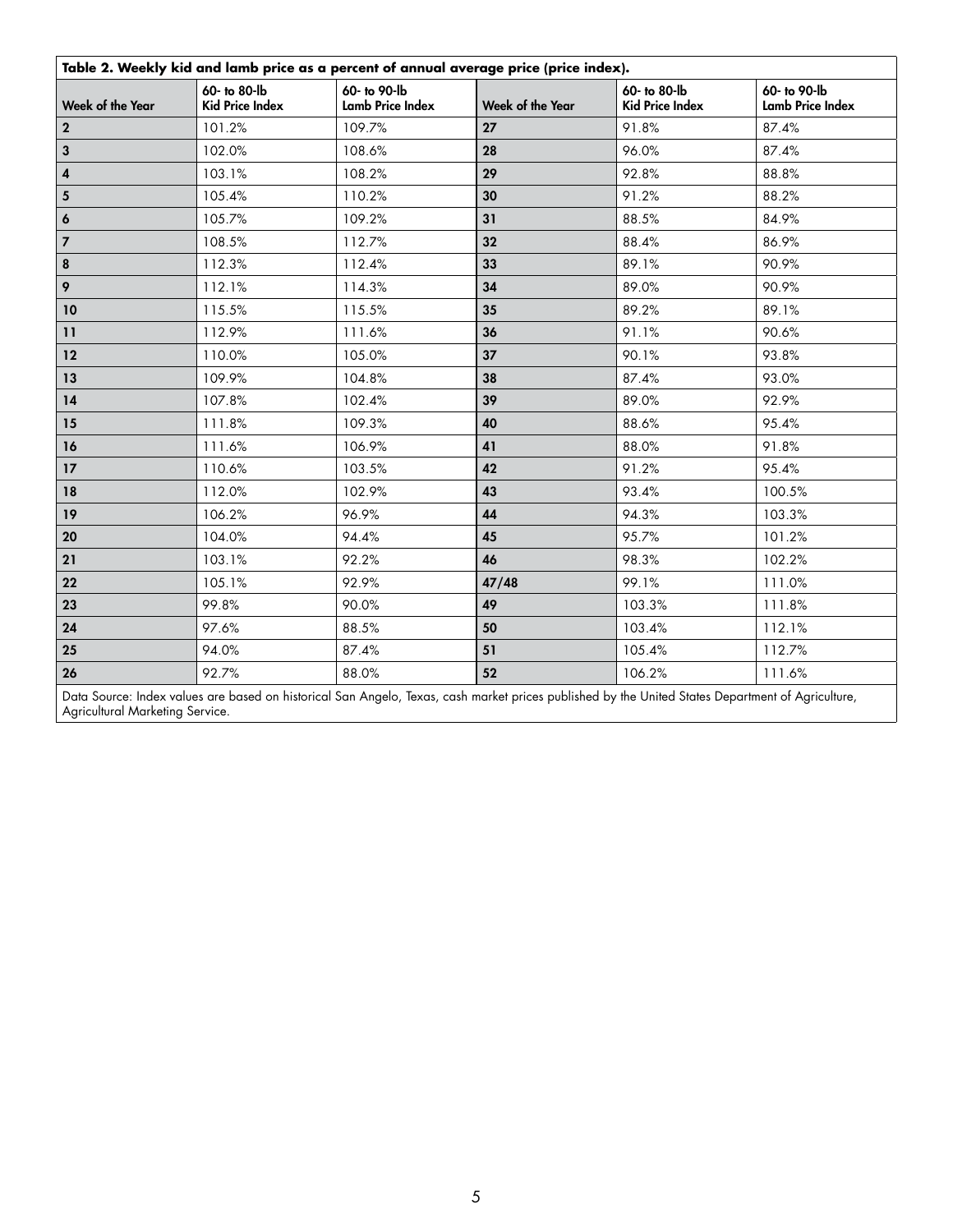## **Using the Mississippi Small Ruminant Production Budget**

These instructions are intended to accompany the Excel-based **Mississippi Small Ruminant Production Budget** file that can be downloaded at *http://extension.msstate. edu/content/small-ruminant-budget-excel-file*. It provides detailed descriptions and definitions necessary to tailor the budget to an individual operation.

Within this budget, the terminology for goats and sheep is interchangeable. For example, the budget uses "doe" to describe a reproducing female. For sheep operations, the term "doe" is equivalent to the term "ewe." The same relationship exists for "bucks" and "rams," as well as for "kids" and "lambs." The spreadsheet is simple to use. The green cells are where you can enter specific information about your operation and the current market environment. The orange cells are pre-filled using averages, but you can also adjust these. If you make changes in the budget, press enter after each change to ensure the formulas update. The rest of the cells are automatically calculated using the information provided in the green and orange cells. When complete, the budget can provide an estimate of producer costs and returns per animal and give a snapshot of their operation. Note: to use the Print and Reset Values buttons within the Excel document, you will need to enable macros.

## **Mississippi Small Ruminant Production Budget User Input Instructions**

The budget allows you to enter information specific to your operation, thus allowing the budget to more accurately define individual production costs and revenues. Begin by reviewing the information in the green section in the Excel file. See **Table 3** for a description of what value to enter in each cell. Insert your own specific values in the dark green cells.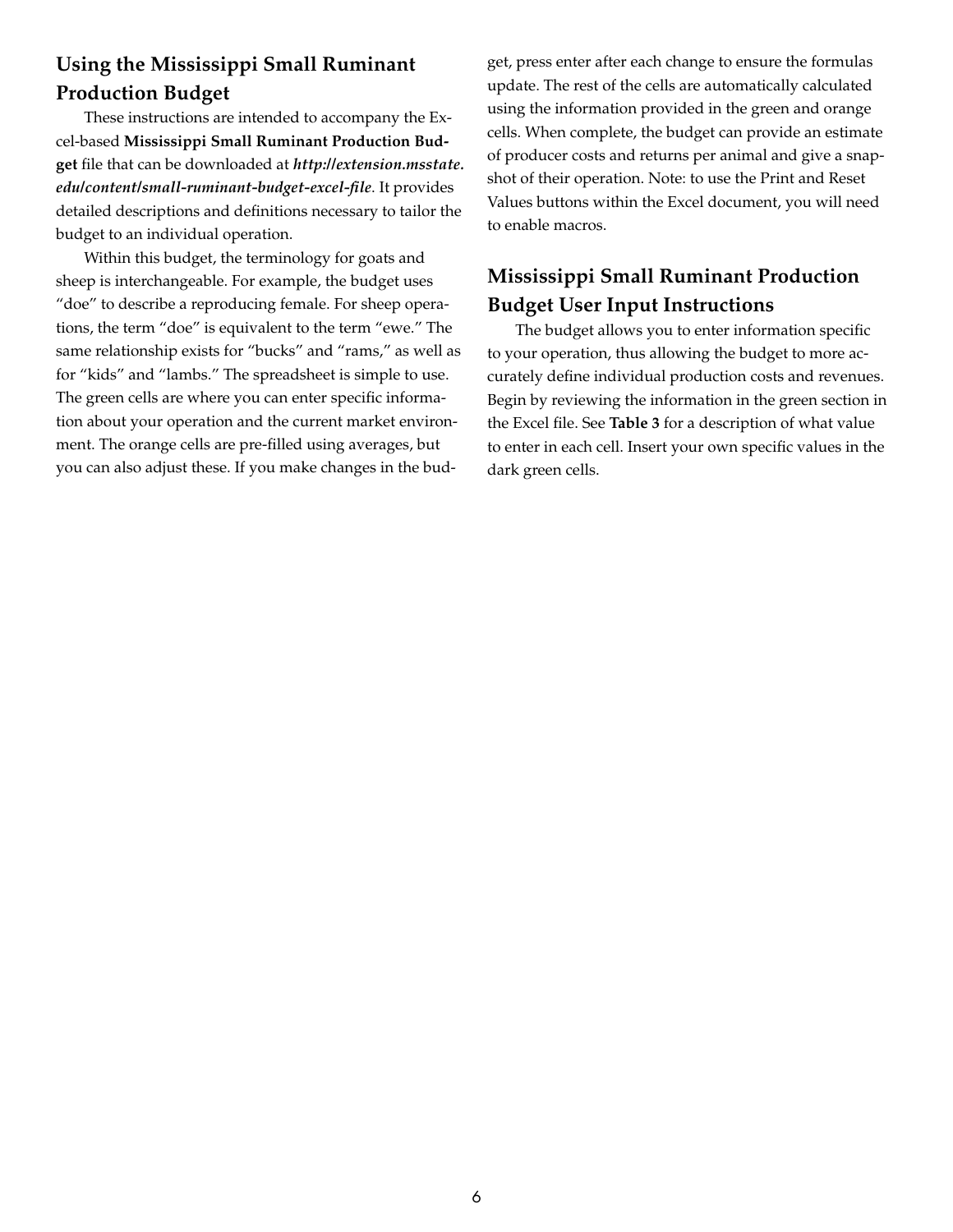| Table 3. Mississippi Small Ruminant Budget user-defined budget assumptions.*                                                |                                                                                                                                                                   |  |
|-----------------------------------------------------------------------------------------------------------------------------|-------------------------------------------------------------------------------------------------------------------------------------------------------------------|--|
| <b>Assumption Descriptor</b>                                                                                                | <b>Definition</b>                                                                                                                                                 |  |
| Number of Does                                                                                                              | Total number of does currently in your operation                                                                                                                  |  |
| Does per Acre                                                                                                               | Carrying capacity of your operation (total number of does divided by total number of pasture acres)                                                               |  |
| Culling Rate (does)                                                                                                         | Total number of does culled each year as a percent of total number of does (number of does culled<br>each year divided by total number of does in your operation) |  |
| Does Kept for Replacement                                                                                                   | Number of does kept from the kid crop for replacement in the operation                                                                                            |  |
| Death Loss (does and kids)                                                                                                  | Percentage of does and kids that die from birth through marketing                                                                                                 |  |
| Kids Weaned/Doe                                                                                                             | Average number of kids weaned per doe each year (total number of kids born divided by the total<br>number of does)                                                |  |
| Number of Bucks                                                                                                             | Total number of bucks in the operation (recommended: 1 buck per 25 does)                                                                                          |  |
| Years of Buck Use                                                                                                           | Number of years planned to use buck before culling                                                                                                                |  |
| Buck Value (\$/head)                                                                                                        | Average value of each buck in the operation                                                                                                                       |  |
| Doe Value (\$/head)                                                                                                         | Average value of each doe in the operation                                                                                                                        |  |
| Labor (hours/doe)                                                                                                           | Number of hours for paid labor per doe owned per year                                                                                                             |  |
| <b>Amount Financed</b>                                                                                                      | Total amount of money borrowed to fund the operation                                                                                                              |  |
| Annual Interest Rate                                                                                                        | Annualized interest rate of money borrowed                                                                                                                        |  |
| Avg. Amount of Hay Fed/Head/Day (does)                                                                                      | The average pounds of feed fed to does per day (breeding and confinement)                                                                                         |  |
| Number of Days Hay Is Fed (does)                                                                                            | The number of days hay is fed to does during the year                                                                                                             |  |
| Avg. Amount of Feed Fed/Head/Day (does)                                                                                     | The average pounds of hay fed to does per day (breeding and confinement)                                                                                          |  |
| Number of Days Feed is Fed (does)                                                                                           | Total number of days does are fed feed during the year                                                                                                            |  |
| Avg. Amount of Hay Fed/Head/Day (bucks)                                                                                     | The average pounds of hay fed to bucks each day while hay is provided                                                                                             |  |
| Avg. Amount of Feed Fed/Head/Day (bucks)                                                                                    | The average pounds of feed fed to bucks each day while feed is provided                                                                                           |  |
| Number of Days Feed and Hay Is Fed (bucks)                                                                                  | The number of days hay is fed to bucks during the year                                                                                                            |  |
| Lb Creep Feed Fed/Head/Day (kids)                                                                                           | Average pounds of feed provided to kids each day by way of creep feeding                                                                                          |  |
| Days of Creep Feeding (kids)                                                                                                | Total number of days kids are provided creep feed during the year                                                                                                 |  |
| Market Kid Price (\$/lb)                                                                                                    | Average price per pound for all market kids sold                                                                                                                  |  |
| Avg. Kid Sale Weight (lb)                                                                                                   | Average weight of kids sold at market                                                                                                                             |  |
| Cull Doe Price (\$/lb)                                                                                                      | Average price per pound for all does sold as culls                                                                                                                |  |
| Average Doe Weight (lb)                                                                                                     | Average body weight of does owned in pounds                                                                                                                       |  |
| *This budget will work for both goats and sheep. For sheep enterprises, consider Doe=Ewe, Buck=Ram, Kid=Lamb in all values. |                                                                                                                                                                   |  |